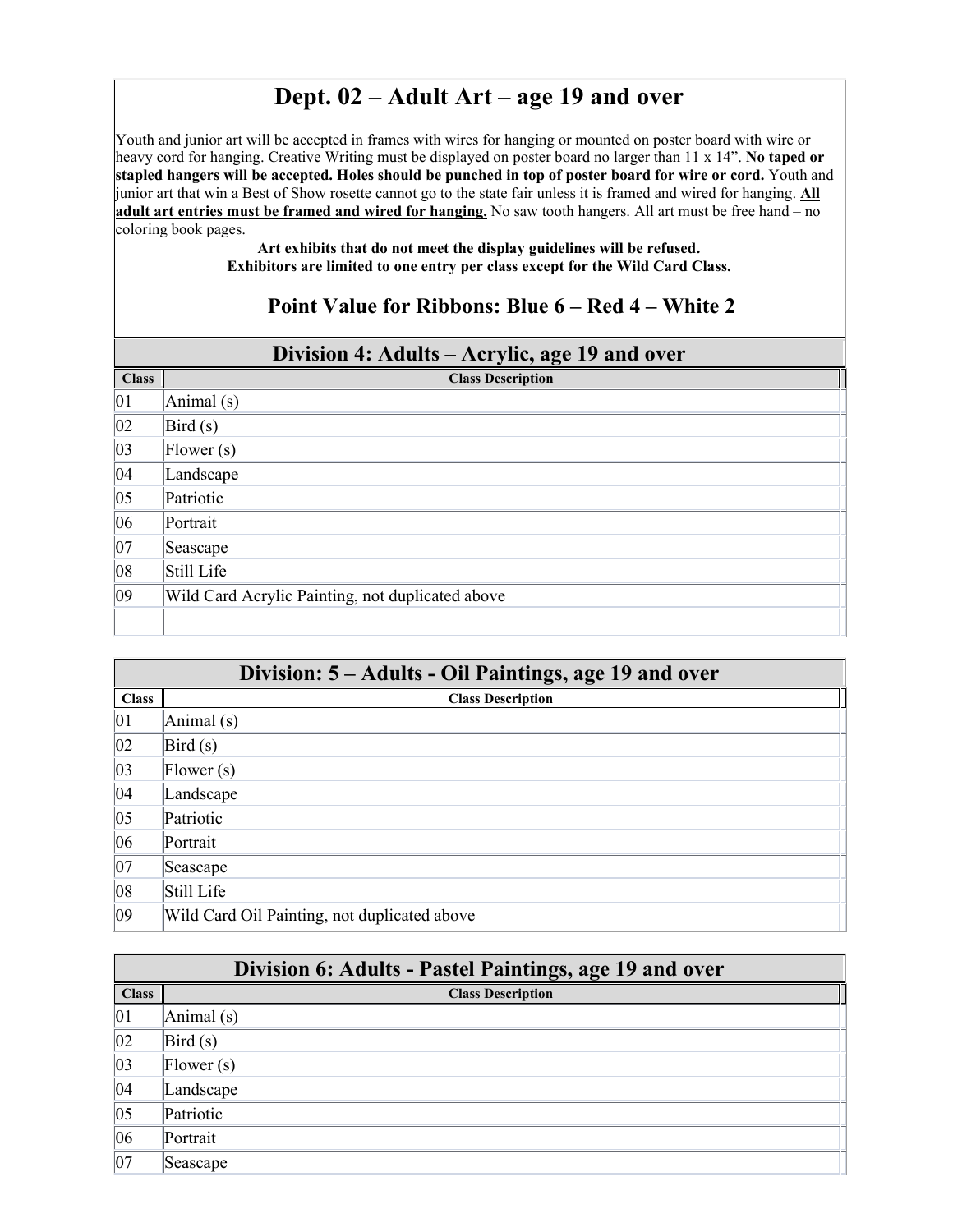**Class Class Description** Still Life

09 Wild Card Pastel Painting, not duplicated above

|              | Division 7: Adults - Watercolor Paintings – Adults, age 19 and over |
|--------------|---------------------------------------------------------------------|
| <b>Class</b> | <b>Class Description</b>                                            |
| 01           | Animal (s)                                                          |
| 02           | $\left  \text{Bird}\left( \text{s} \right) \right $                 |
| $ 03\rangle$ | [Flower(s)]                                                         |
| 04           | Landscape                                                           |
| 05           | Patriotic                                                           |
| 06           | Portrait                                                            |
| $ 07\rangle$ | Seascape                                                            |
| $ 08\rangle$ | Still Life                                                          |
| $ 09\rangle$ | Wild Card Watercolor Painting, not duplicated above                 |

|              | Division 8: Adults - Charcoal and Pen and Ink Drawings, age 19 and over |  |
|--------------|-------------------------------------------------------------------------|--|
| <b>Class</b> | <b>Class Description</b>                                                |  |
| 01           | Animal (s)                                                              |  |
| $ 02\rangle$ | Bird(s)                                                                 |  |
| $ 03\rangle$ | [Flower(s)]                                                             |  |
| 04           | Landscape                                                               |  |
| $ 05\rangle$ | Portrait                                                                |  |
| $ 05\rangle$ | Patriotic                                                               |  |
| 06           | Portrait                                                                |  |
| $ 07\rangle$ | Seascape                                                                |  |
| $ 08\rangle$ | Still Life                                                              |  |
| 09           | Wild Card Drawing, not duplicated above                                 |  |

|    | Division 9: Adults - Mixed Media, age 19 & over |
|----|-------------------------------------------------|
| 01 | Animal (s)                                      |
| 02 | Bird(s)                                         |
| 03 | Flower(s)                                       |
| 04 | Landscape                                       |
| 05 | Portrait                                        |
| 05 | Patriotic                                       |
| 06 | Portrait                                        |
| 07 | Seascape                                        |
| 08 | Still Life                                      |
| 09 | Wild Card Mixed Media Art, not duplicated above |